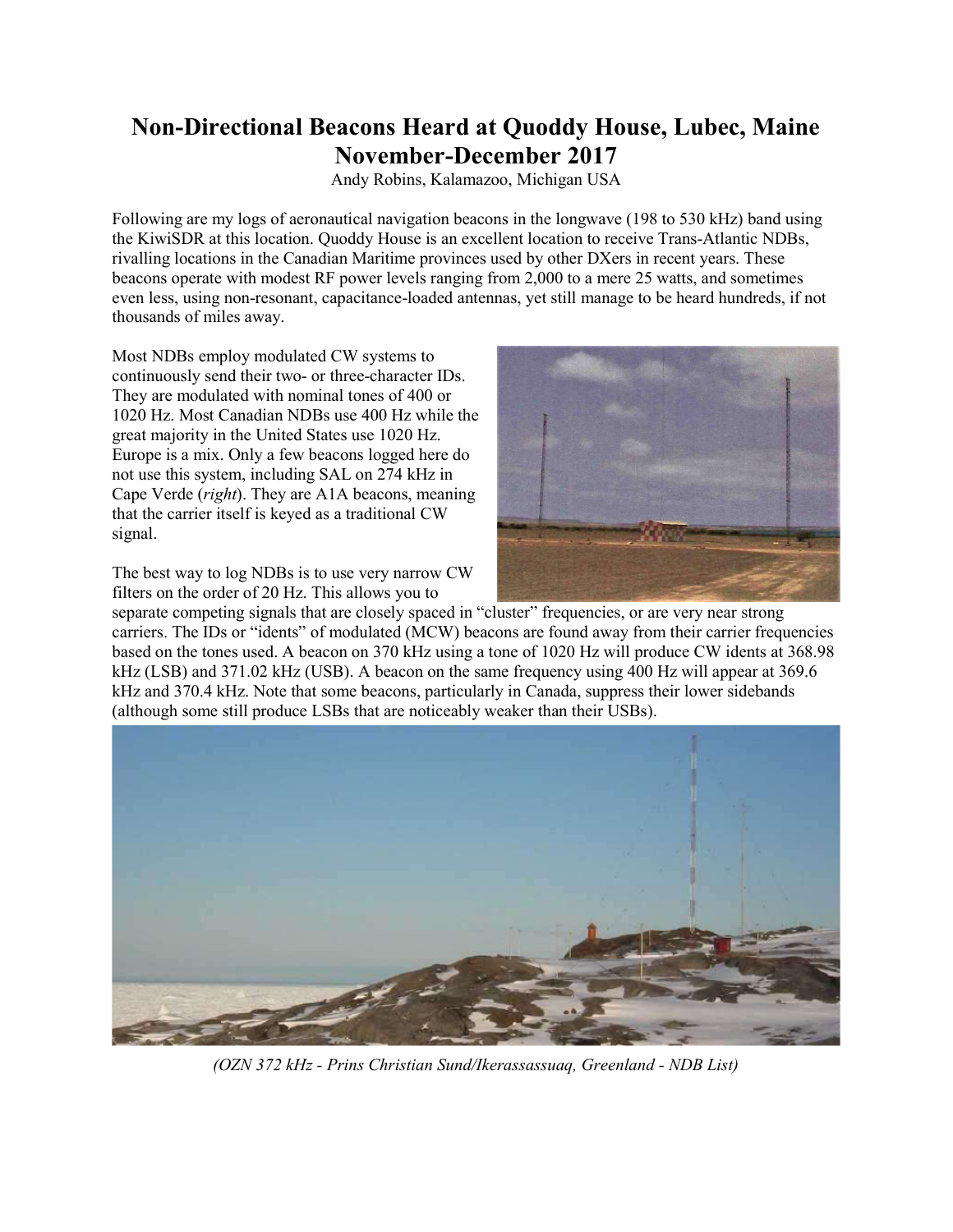The best source of up-to-date information about which NDBs are being heard, and where, is the RNA/REU Database: http://www.classaxe.com/dx/ndb/rww/signal\_list. This is continuously updated with the logs of DXers who participate in the NDB List reflector: http://www.ndblist.info/. At that site, there is an excellent introduction to NDB DXing prepared by NDB List founder and administrator Alan Gale G4TMV: http://www.ndblist.info/beacons/beacons.pdf

## Location color key: North America ׀ Greenland ׀ Europe ׀ Africa ׀ Caribbean ׀ South America

|                      |              |            |                        |                     |            | YYYYMMDD UTC kHz ID LSB USB Location     |
|----------------------|--------------|------------|------------------------|---------------------|------------|------------------------------------------|
|                      |              |            |                        |                     |            |                                          |
| 20171119             | 1723         | 198        | DIW                    | 1040                | 1040       | Dixon, NC USA                            |
| 20171117             | 2244         | 201        | RI                     | $---$               | 400        | Riviere-du-Loup, QC Canada               |
| 20171117             | 2245         | 201        | YIF                    | $---$               | 400        | St. Augustin, QC Canada                  |
| 20171118             | 0221         | 204        | YFY                    | $---$               | 400        | Iqaluit, NU Canada                       |
| 20171205             | 1228         | 205        | YRQ                    | $---$               | 400        | Trois-Rivieres, QC Canada                |
| 20171117             | 2246         | 206        |                        | $QI$ 400            | 400        | Yarmouth, NS Canada                      |
| 20171117             | 2247         | 207        | CL                     | $---$               | 400        | Charlo, NB Canada                        |
| 20181126             | 0517         | 208        | YSK                    | $---$               | 400        | Sanikiluaq, QC Canada                    |
| 20171117             | 2248         | 209        | МT                     | $---$               | 400        | Chibougamau, QC Canada                   |
| 20171124             | 1426         | 209        | MJ                     | 1040                | $--\,$     | Lawrence Corner, NH USA                  |
| 20171117             | 2249         | 212        | SJ                     | 400                 | 400        | St. John, NB Canada                      |
| 20171126             | 0521         | 214        | K8                     | $---$               | 390        | Nemiscau, QC Canada                      |
| 20171117             | 2250         | 216        | ME                     | $---$               | 400        | Matane, QC Canada                        |
| 20171118             | 0219         | 216        |                        | CLB 1020            | 1020       | Carolina Beach, NC USA                   |
| 20171119             | 1740         | 219        | W7                     | 400<br>$---$        | $--\,$     | Du Rocher-Pierce, QC Canada              |
| 20171117             | 2253         | 220<br>221 | BX                     | $---$               | 400        | Blanc-Sablon, QC Canada                  |
| 20171128<br>20171128 | 0512<br>0515 | 221        | RP<br>HM               | $---$               | 400<br>370 | Rice Lake, WI USA<br>Hamilton, ON Canada |
| 20171226             | 2349         | 221        | DYO                    | 1020                | 1020       | Rutland, VT USA                          |
| 20171117             | 2254         | 224        | QΜ                     | $---$               | 400        | Moncton, NB Canada                       |
| 20171126             | 0513         | 224        | BH                     | 1050                | $---$      | Birmingham, AL USA                       |
| 20171123             | 1116         | 227        | SQ                     | 1040                | $---$      | Connersville, IN USA                     |
| 20171128             | 0518         | 227        | CG                     | $\qquad \qquad - -$ | 410        | Castlegar, BC Canada                     |
| 20171128             | 0519         | 227        | YAC                    | $---$               | 390        | Cat Lake, ON Canada                      |
| 20171130             | 0606         | 227        | FZ                     | 1030                | $--\,$     | Saint Louis, MO USA                      |
| 20171117             | 2255         | 229        | PD                     | $---$               | 400        | Port Hawkesbury, NS Canada               |
| 20171118             | 0217         | 229        | 1M                     | 1060                | $---$      | Hibernia Platform, (off Newfoundland)    |
| 20171117             | 2256         | 230        | АC                     | $---$               | 400        | Pleasant Lake, NS Canada                 |
| 20171117             | 2256         | 230        | QΒ                     | $---$               | 400        | Quebec, QC Canada                        |
| 20171126             | 0509         | 230        | AQE                    | $---$               | 1030       | Greenville, NC USA                       |
| 20171117             | 2257         | 232        | GP                     | $---$               | 400        | Gaspe, QC Canada                         |
| 20171117             | 2258         | 233        | UM                     | $---$               | 400        | Churchill Falls, NL Canada               |
| 20171118             | 0214         | 235        | 9H                     |                     | $--- 400$  | La Grande Trois, QC Canada               |
| 20171118             | 0214         | 235        | CN                     |                     | $--- 400$  | Cochrane, ON Canada                      |
| 20171119             | 2345         | 237        | 7C                     | $---$               | 380        | Fogo, NL Canada                          |
| 20171123 1122        |              | 237        |                        | $EZF$ $---$         | 1010       | Fredericksburg, VA USA                   |
| 20171118             | 0211         | 239        | 5Q                     | 400                 | $---$      | Fontanges, QC Canada                     |
| 20171130             | 0612         | 240        | $\mathbb{S}\mathbb{J}$ | 1040                | $---$      | Springfield, IL USA                      |
| 20171130             | 0612         | 240        | LE                     | 1040                | 1040       | Auburn, ME USA                           |
| 20171118             | 0104         | 241        | YGT                    | $---$               | 400        | Igloolik, NU Canada                      |
| 20171119             | 1756         | 242        | 3E                     | 1030                | $---$      | Galaxy Platform, (off Sable Is.)<br>(1)  |
| 20171224             | 0436         | 242        | GGE                    | 1050                | $---$      | Georgetown, SC USA                       |
| 20171117             | 2259         | 243        | YVB                    | $---$               | 400        | Bonaventure, QC Canada                   |
| 20171117             | 2259         | 244        | DG                     |                     | 400        | Chute-des-Passes, QC Canada              |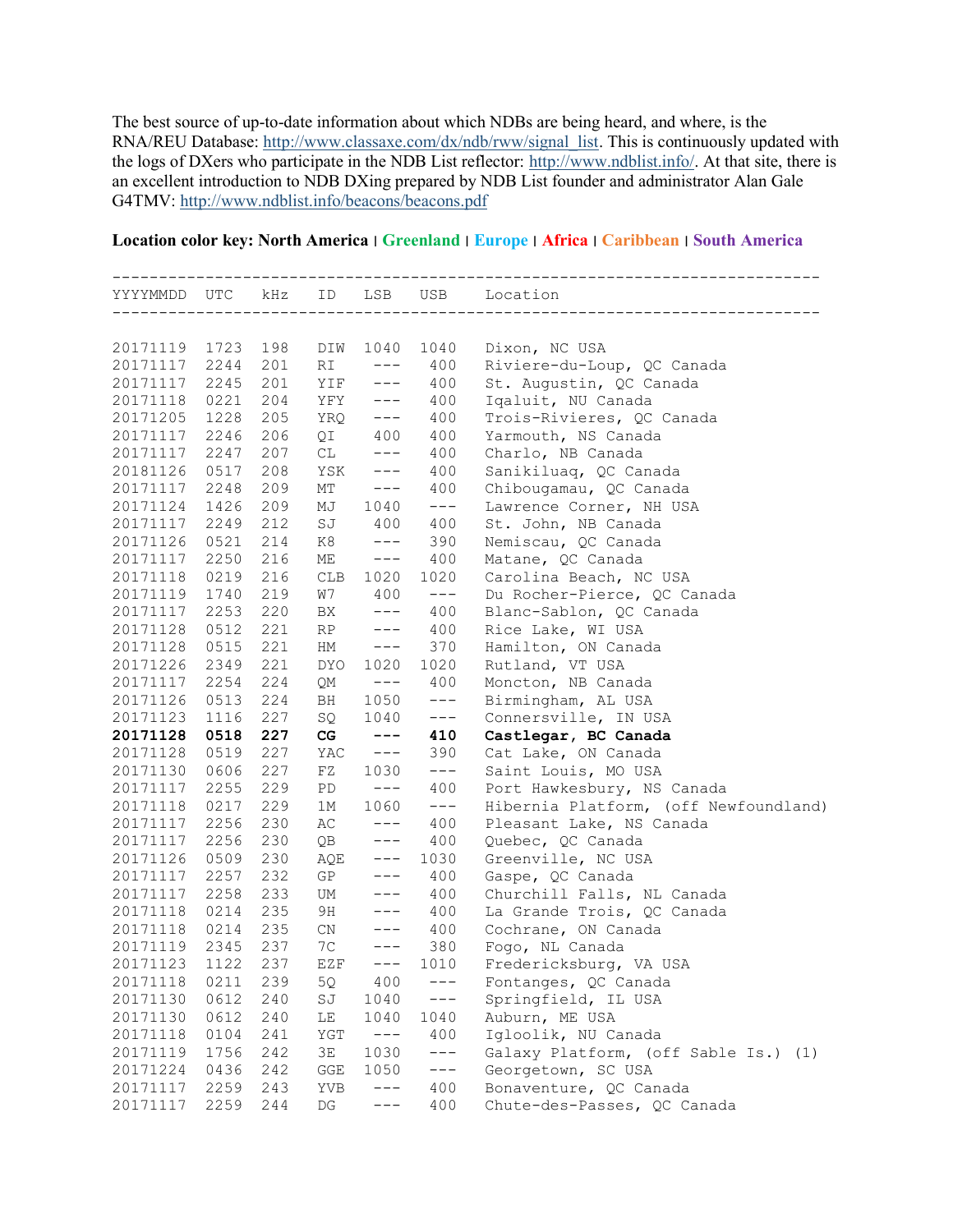| 20171126 | 0504 | 245 | JYL            | $---$         | 1020         | Sylvania, GA USA                      |
|----------|------|-----|----------------|---------------|--------------|---------------------------------------|
| 20171126 | 0506 | 245 | UDG            | $---$         | 1020         | Darlington, SC USA                    |
| 20171128 | 0455 | 245 | FS             | $---$         | 1030         | Sioux Falls, SD USA                   |
| 20171130 | 0615 | 245 | ALP            | 1050          | $---$        | Elmira, NY USA                        |
| 20171210 | 0605 | 245 | YZE            | $--\,$        | 400          | Gore Bay, ON Canada                   |
| 20171217 | 0555 | 245 | LUA            | $---$         | 1030         | Luray, VA USA                         |
| 20171210 | 0421 | 246 | G8             | 400           | 400          | Hebron Platform (off NL), Canada (28) |
| 20171210 | 0604 | 247 | YLH            | $---$         | 410          | Lansdowne House, ON Canada            |
| 20171117 | 2300 | 248 | UL             | $---$         | 400          | Montreal, QC Canada                   |
| 20171126 | 0533 | 248 | FRT            | 1040          | 1030         | Spartanburg, SC USA                   |
| 20171117 | 2301 | 250 | UAC            | $--\,$        | 400          | Poste Montagnais, QC Canada           |
| 20171119 | 1804 | 250 | YMH            | $---$         | 400          | Mary's Harbour, NL Canada             |
| 20171123 | 1124 | 251 | SKR            | 1040          | 1010         | Beford, MA                            |
| 20171119 | 1806 | 252 | 3S             | 1020          | 1020         | Thebaud Platform, (off Nova Scotia)   |
| 20171117 | 2302 | 254 | 5 B            | $---$         | 400          | Summerside, PE Canada                 |
| 20171123 | 1126 | 254 | LLW            | 1050          | $---$        | Elizabeth City, NC USA                |
| 20171117 | 2303 | 257 | YR             | 1050          | 990          | Goose Bay, NL Canada                  |
| 20171117 | 2304 | 260 | UFX            | $---$         | 400          | St. Felix-de-Valois, QC Canada        |
| 20171117 | 2304 | 260 | YAT            | $---$         | 400          | Attawapiskat, ON Canada               |
| 20171126 | 0608 | 260 | TOY            | 1030          | $- - -$      | Tongoy, Chile                         |
| 20171126 | 0608 | 260 | MTH            | 1050          | $---$        | Marathon Key, FL USA                  |
| 20171129 | 2344 | 260 | EPM            | 1030          | $--\,$ $-$   | Eastport, ME USA                      |
| 20171118 | 0208 | 261 | 2H             | $---$         | 400          | Lebel-sur-Quevillon, QC Canada        |
| 20171123 | 1047 | 261 | OA             | $---$         | 1020         | Jacksonville, NC USA                  |
| 20171221 | 0203 | 261 | ELQ            | $--\,$        | 1020         | Emporia, VA USA                       |
| 20171117 | 2306 | 263 | QY             | $---$         | 400          | Sydney, NS Canada                     |
| 20171123 | 1044 | 263 | JN             | 1020          | $--\,$       | Smithfield, NC USA                    |
| 20171128 | 0349 | 263 | GR             | $---$         | 1020         | Grand Rapids, MI USA                  |
| 20171129 | 2348 | 263 | LQL            | $---$         | 1010         | Willoughby, OH USA                    |
| 20171221 | 0200 | 263 | DYQ            | 1030          | $--\,$       | Greenville, TN USA                    |
| 20171128 | 0346 | 264 | ZPB            | $---$         | 390          | Sachigo Lake, ON Canada               |
| 20171117 | 2307 | 266 | YZX            | 1020          | 1020         | Greenwood, NS Canada                  |
| 20171214 | 0241 | 268 | <b>UBY</b>     | $\sim$ $  -$  | 830          | Bayamo, Cuba (31)                     |
| 20171119 | 1821 | 269 | 3 <sup>C</sup> | 1020          | 1020         | Venture Platform, (off Newfoundland)  |
| 20171128 | 0438 | 269 | UDE            | $---$         | 390          | Delta, MB Canada                      |
| 20171117 | 2307 | 270 | ZNF            | $---$         | 400          | St. John's, NL Canada                 |
| 20101123 | 1053 | 270 | PYG            | $---$         | 1020         | Pageland, SC USA                      |
| 20171123 | 1050 | 271 | HXO            | 1020          | $---$        | Huntsboro, NC USA                     |
| 20171117 | 2308 | 272 | ZMR            | $-- \_$       | 400          | Montreal, QC Canada                   |
| 20171125 | 2101 | 272 |                | PFH 1020 1020 |              | Hudson, NY USA                        |
| 20171128 | 0440 | 272 | GP             | 1050          | $---$        | Grand Rapids, MN USA                  |
| 20171130 | 0425 | 272 | UCP            | $---$         | 1000         | New Castle, PA USA                    |
| 20171120 | 0013 | 274 | <b>SAL</b>     | $\mathbf{0}$  | $\mathbf{0}$ | Sal Island, Cape Verde                |
| 20171210 | 0555 | 275 | YPM            | $---$         | 360          | Pikangikum, ON Canada                 |
| 20171117 | 2309 | 275 | R1             | $---$         | 400          | Thetford Mines, QC Canada             |
| 20171129 | 2353 | 275 | BBN            | 1050          | $---$        | Babylon, NY USA                       |
| 20171224 | 0351 | 275 | RU             | 1020          | $---$        | Salisbury, NC USA                     |
| 20171117 | 2309 | 276 | YHR            | $---$         | 400          | Chevery, QC Canada                    |
| 20171130 | 0422 | 276 | IS             | 1080          | $---$        | Kinston, NC USA                       |
| 20171118 | 0058 | 278 | PQ             | 1050          | $---$        | Presque Isle, ME USA                  |
| 20171118 | 0132 | 278 | ADG            | 1020          | $---$        | Adrian, MI USA                        |
| 20171224 | 0426 | 278 | ΝM             | $---$         | 400          | Matagami, QC Canada                   |
| 20171118 | 0059 | 279 | <b>SI</b>      | 400           | 400          | Simiutaq, Greenland (30)              |
| 20171125 | 2105 | 279 | CQX            | $---$         | 1020         | Chatham, MA USA                       |
| 20171117 | 2310 | 280 | QX             | $---$         | 400          | Gander, NL Canada                     |
| 20171123 | 1056 | 280 | MQW            | 1010          | 1020         | McRae, GA USA                         |
| 20171117 | 2312 | 281 | СA             | $---$         | 400          | Cartwright, NL Canada                 |
|          |      |     |                |               |              |                                       |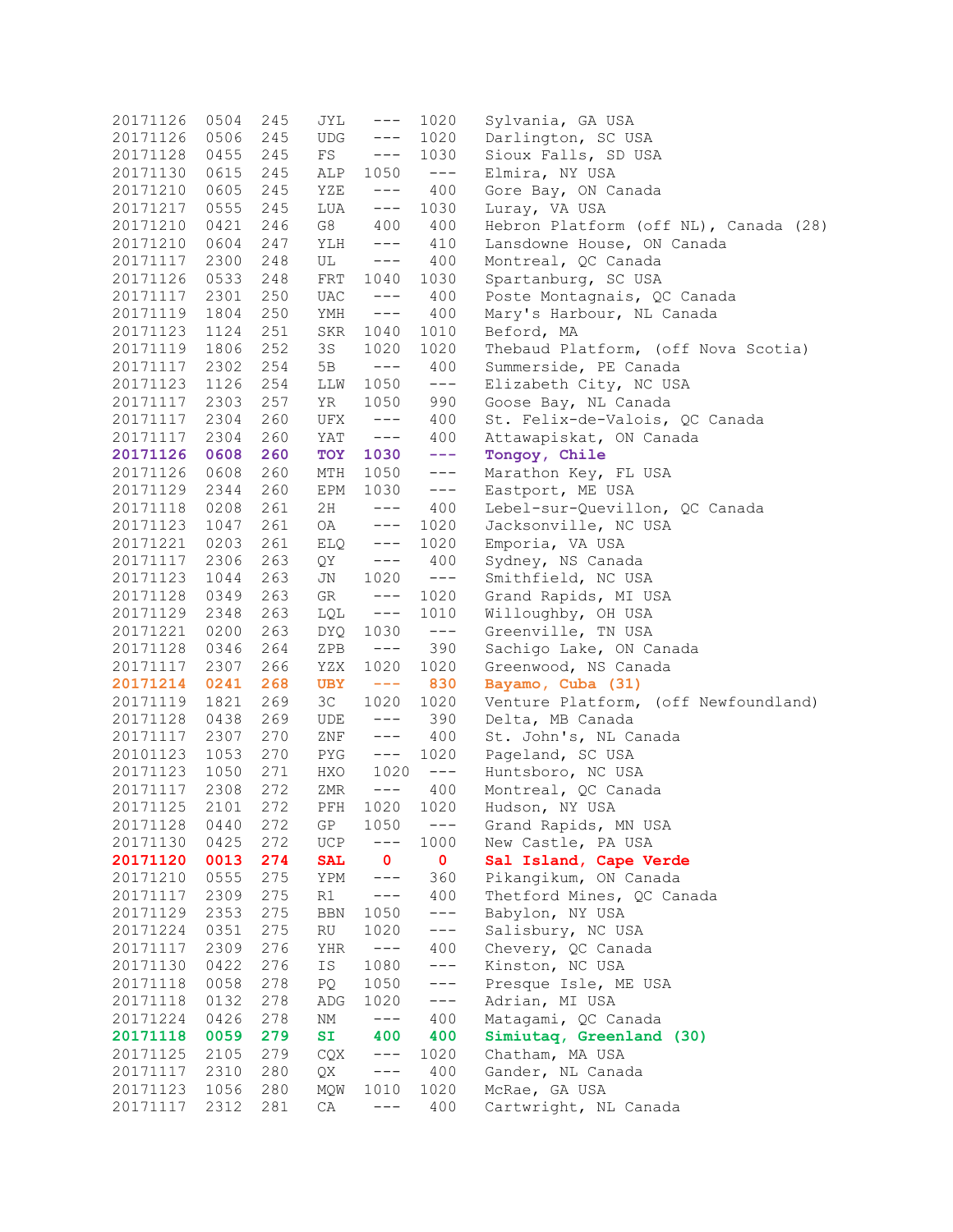| 20171130 | 0418 | 281 | DMO        | $---$                                                                                                                                                                                                                                                                                                                                                                                        | 980                  | Sedalia, MO USA                  |
|----------|------|-----|------------|----------------------------------------------------------------------------------------------------------------------------------------------------------------------------------------------------------------------------------------------------------------------------------------------------------------------------------------------------------------------------------------------|----------------------|----------------------------------|
| 20171128 | 0418 | 284 | RT         | $---$                                                                                                                                                                                                                                                                                                                                                                                        | 370                  | Rankin Inlet, NU Canada          |
| 20171128 | 0419 | 284 | QD         | $---$                                                                                                                                                                                                                                                                                                                                                                                        | 400                  | The Pas, MB, Canada              |
| 20171117 | 2313 | 289 | YLQ        | $---$                                                                                                                                                                                                                                                                                                                                                                                        | 400                  | La Tuque, QC Canada              |
| 20171125 | 2108 | 291 | 9Q.        | $---$                                                                                                                                                                                                                                                                                                                                                                                        | 370                  | Amos, QC Canada                  |
| 20171117 | 2314 | 304 | ZQM        | $---$                                                                                                                                                                                                                                                                                                                                                                                        | 400                  | Riverview, NB Canada             |
| 20171117 | 2315 | 305 | YQ         | $---$                                                                                                                                                                                                                                                                                                                                                                                        | 400                  | Churchill, MB Canada             |
| 20171123 | 0338 | 309 | <b>GPI</b> | 410                                                                                                                                                                                                                                                                                                                                                                                          | 400                  | Guapi, Colombia                  |
| 20171117 | 2316 | 317 | ZMX        | $---$                                                                                                                                                                                                                                                                                                                                                                                        | 400                  | Montreal, QC Canada              |
| 20171210 | 0538 | 317 | CBE        | $---$                                                                                                                                                                                                                                                                                                                                                                                        | 1030                 | Cumberland, MD USA               |
| 20171217 | 0529 | 320 | TY         | $---$                                                                                                                                                                                                                                                                                                                                                                                        | 1020                 | Tyler, TX USA                    |
| 20171117 | 2317 | 323 | KR         | $---$                                                                                                                                                                                                                                                                                                                                                                                        | 400                  | Schefferville, QC Canada         |
| 20171120 | 0030 | 323 | <b>TAB</b> | 400                                                                                                                                                                                                                                                                                                                                                                                          | $\sim$ $\sim$ $\sim$ | Tobago, Trinidad & Tobago        |
| 20171117 | 2318 | 326 | FC         | 400                                                                                                                                                                                                                                                                                                                                                                                          | 400                  | Fredericton, NB Canada           |
| 20171126 | 0450 | 326 | PKZ        | 1040                                                                                                                                                                                                                                                                                                                                                                                         | $---$                | Pensacola, FL USA                |
| 20171126 | 0451 | 326 | ZEF        | 1020                                                                                                                                                                                                                                                                                                                                                                                         | $---$                | Elkin, NC USA                    |
| 20171202 | 0355 | 326 | MA         | 1050                                                                                                                                                                                                                                                                                                                                                                                         | $---$                | Midland, TX USA                  |
|          |      |     |            | 1040                                                                                                                                                                                                                                                                                                                                                                                         |                      |                                  |
| 20171221 | 0215 | 326 | BKT        |                                                                                                                                                                                                                                                                                                                                                                                              | $---$                | Blackstone, VA USA               |
| 20171120 | 0037 | 327 | <b>POR</b> | $- - - -$                                                                                                                                                                                                                                                                                                                                                                                    | 1020                 | Porto, Portugal                  |
| 20171118 | 0109 | 328 | LC         | 1020                                                                                                                                                                                                                                                                                                                                                                                         | $---$                | Laconia, NH USA                  |
| 20171130 | 2343 | 328 | BZJ        | 1050                                                                                                                                                                                                                                                                                                                                                                                         | $---$                | Indiantown Gap, PA USA           |
| 20171117 | 2319 | 329 | OU         | $---$                                                                                                                                                                                                                                                                                                                                                                                        | 400                  | Ste-Foy, QC Canada               |
| 20171130 | 0242 | 329 | AAA        | $---$                                                                                                                                                                                                                                                                                                                                                                                        | 1030                 | Lincoln, IL USA                  |
| 20171130 | 0242 | 329 | CH         | $---$                                                                                                                                                                                                                                                                                                                                                                                        | 1030                 | Charleston, SC USA               |
| 20171222 | 0406 | 329 | RVN        | $--$                                                                                                                                                                                                                                                                                                                                                                                         | 1030                 | Rogersville, TN USA              |
| 20171120 | 0043 | 331 | SC         | 1050                                                                                                                                                                                                                                                                                                                                                                                         | $- - -$              | Santa Cruz de Flores, Azores     |
| 20171130 | 0239 | 331 | JV         | 1040                                                                                                                                                                                                                                                                                                                                                                                         | $---$                | Jeffersonville, IN USA           |
| 20171117 | 2320 | 332 | YFM        | 400                                                                                                                                                                                                                                                                                                                                                                                          | 400                  | La Grande Quatre, QC Canada      |
| 20171117 | 2321 | 332 | <b>FAR</b> | $\frac{1}{2} \frac{1}{2} \frac{1}{2} \frac{1}{2} \frac{1}{2} \frac{1}{2} \frac{1}{2} \frac{1}{2} \frac{1}{2} \frac{1}{2} \frac{1}{2} \frac{1}{2} \frac{1}{2} \frac{1}{2} \frac{1}{2} \frac{1}{2} \frac{1}{2} \frac{1}{2} \frac{1}{2} \frac{1}{2} \frac{1}{2} \frac{1}{2} \frac{1}{2} \frac{1}{2} \frac{1}{2} \frac{1}{2} \frac{1}{2} \frac{1}{2} \frac{1}{2} \frac{1}{2} \frac{1}{2} \frac{$ | 1020                 | Faro, Portugal                   |
| 20171118 | 0158 | 332 | FIS        | 1050                                                                                                                                                                                                                                                                                                                                                                                         | $--\,$               | Key West, FL USA                 |
| 20171124 | 0347 | 332 | ВE         | $---$                                                                                                                                                                                                                                                                                                                                                                                        | 1040                 | Bedford, MA USA                  |
| 20171130 | 0238 | 332 | PH         | 1040                                                                                                                                                                                                                                                                                                                                                                                         | $---$                | Port Huron, MI USA               |
| 20171210 | 0530 | 332 | DC         | 1050                                                                                                                                                                                                                                                                                                                                                                                         | $---$                | Washington, DC USA (29)          |
| 20171214 | 0228 | 332 | BG         | 1050                                                                                                                                                                                                                                                                                                                                                                                         | $---$                | Binghampton, NY USA              |
| 20171117 | 2325 | 334 | YSH        | $---$                                                                                                                                                                                                                                                                                                                                                                                        | 400                  | Smiths Falls/Montaque, ON Canada |
| 20171117 | 2326 | 335 | YLD        | $----$                                                                                                                                                                                                                                                                                                                                                                                       | 400                  | Chapleau, ON Canada              |
| 20171126 | 0305 | 335 | SW         | 1030                                                                                                                                                                                                                                                                                                                                                                                         | $---$                | Newburgh, NY USA                 |
| 20171210 | 0527 | 335 | LUK        | 1040                                                                                                                                                                                                                                                                                                                                                                                         | $---$                | Cincinnati, OH USA               |
| 20171117 | 2326 | 336 | BV.        | $---$                                                                                                                                                                                                                                                                                                                                                                                        | 400                  | Champlain, QC Canada             |
| 20171124 | 0352 | 336 |            |                                                                                                                                                                                                                                                                                                                                                                                              | MA --- 1010          | Cadillac, MI USA (4)             |
| 20171201 | 0325 | 337 | <b>MY</b>  | ---                                                                                                                                                                                                                                                                                                                                                                                          | 370                  | Mygennaes, Faroe Islands         |
| 20171117 | 2328 | 338 | <b>PST</b> | 1020                                                                                                                                                                                                                                                                                                                                                                                         | 1020                 | Porto Santo, Madeira             |
| 20171117 | 2331 | 338 | ZEM        | $---$                                                                                                                                                                                                                                                                                                                                                                                        | 400                  | Eastmain, QC Canada              |
| 20171124 | 0356 | 338 | DE         | 1020                                                                                                                                                                                                                                                                                                                                                                                         | $---$                | Detroit, MI                      |
| 20171126 | 0439 | 338 | POB        | 1060                                                                                                                                                                                                                                                                                                                                                                                         | $---$                | Fayetteville, NC USA             |
| 20171130 | 0008 | 338 | UMP        | $---$                                                                                                                                                                                                                                                                                                                                                                                        | 1030                 | Indianapolis, IN USA             |
| 20171217 | 0515 | 338 | HR         | 1050                                                                                                                                                                                                                                                                                                                                                                                         | $---$                | Harlingen, TX USA                |
| 20171117 | 2333 | 339 | YFT        | $---$                                                                                                                                                                                                                                                                                                                                                                                        | 400                  | Makkovik, NL Canada              |
| 20171117 | 2336 | 340 | ΥY         | 400                                                                                                                                                                                                                                                                                                                                                                                          | 400                  | Mont-Joli, QC Canada             |
| 20171117 | 2337 | 340 | ZJT        | $---$                                                                                                                                                                                                                                                                                                                                                                                        | 400                  | Stephenville, NL Canada          |
| 20171217 | 0509 | 340 | GN         | 1040                                                                                                                                                                                                                                                                                                                                                                                         | $---$                | Lexington, KY USA                |
| 20171117 | 2335 | 341 | GF         | 1020                                                                                                                                                                                                                                                                                                                                                                                         | 1020                 | Aylesford/Greenwood, NS Canada   |
| 20171117 | 2338 | 341 | YYU        | $---$                                                                                                                                                                                                                                                                                                                                                                                        | 400                  | Kapuskasing, ON Canada           |
| 20171217 | 0506 | 341 | CCJ        | $---$                                                                                                                                                                                                                                                                                                                                                                                        | 1050                 | Springfield, OH USA              |
| 20171117 | 2341 | 343 | ZBM        | $---$                                                                                                                                                                                                                                                                                                                                                                                        | 400                  | Bromont, QC Canada               |
| 20171117 | 2342 | 344 | YGV        | $---$                                                                                                                                                                                                                                                                                                                                                                                        | 400                  | Havre-St-Pierre, QC Canada       |
| 20171126 | 0312 | 344 | IWJ        | 1030                                                                                                                                                                                                                                                                                                                                                                                         | $---$                | Blakely, GA USA                  |
|          |      |     |            |                                                                                                                                                                                                                                                                                                                                                                                              |                      |                                  |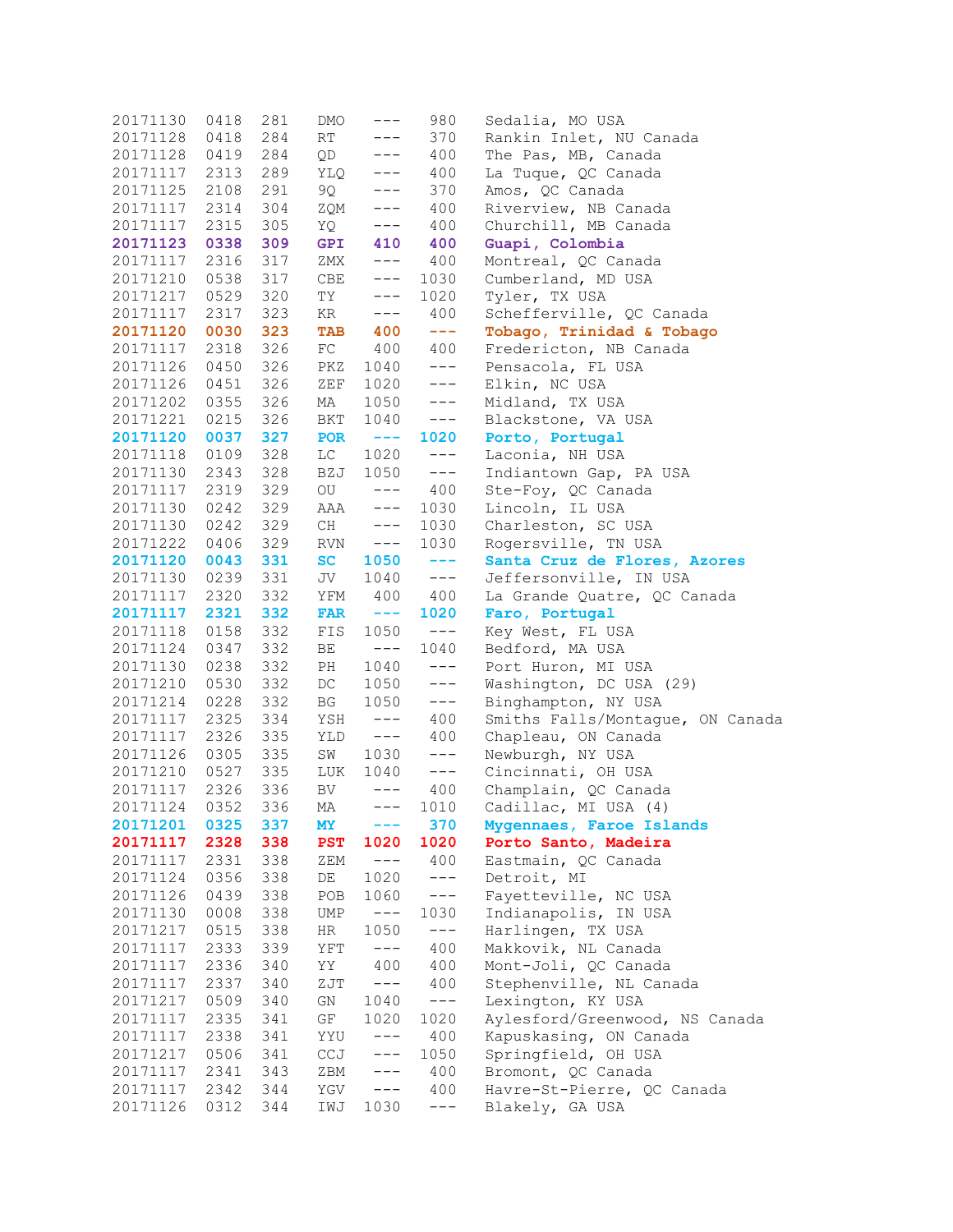| 20171129          | 0234 | 344       | UNU            | 1050                                                                                                                                                                                                                                                                                                                                                                                         | $--\,$         | Juneau, WI USA                       |
|-------------------|------|-----------|----------------|----------------------------------------------------------------------------------------------------------------------------------------------------------------------------------------------------------------------------------------------------------------------------------------------------------------------------------------------------------------------------------------------|----------------|--------------------------------------|
| 20171120          | 0248 | 345       | <b>CSD</b>     | 400                                                                                                                                                                                                                                                                                                                                                                                          | 400            | Daouarat, Morocco                    |
| 20171120          | 0104 | 346       | 1D             | $---$                                                                                                                                                                                                                                                                                                                                                                                        | 430            | Charlottetown, NL Canada             |
| 20171126          | 0315 | 346       | YXL            | $---$                                                                                                                                                                                                                                                                                                                                                                                        | 400            | Sioux Lookout, ON Canada             |
| 20171127          | 0212 | 346       | VU             | $---$                                                                                                                                                                                                                                                                                                                                                                                        | 1020           | Albemarle, NC USA                    |
| 20171130          | 0533 | 347       | <b>NQY</b>     | 400                                                                                                                                                                                                                                                                                                                                                                                          | 400            | Newquay, England                     |
| 20171217          | 0501 | 347       | AIK            | $---$                                                                                                                                                                                                                                                                                                                                                                                        | 1020           | Aiken, SC USA                        |
| 20171129          | 0227 | 349       | APG            | 1060                                                                                                                                                                                                                                                                                                                                                                                         | $---$          | Aberdeen Proving Grounds, MD USA     |
| 20171117          | 2343 | 350       | DF             | 400                                                                                                                                                                                                                                                                                                                                                                                          | 400            | Deer Lake, NL Canada                 |
| 20171123          | 0320 | 350       | D7             | 1050                                                                                                                                                                                                                                                                                                                                                                                         | $---$          | Kincardine, ON Canada                |
| 20171125          | 0333 | 350       | $\rm F2$       | 410                                                                                                                                                                                                                                                                                                                                                                                          | $---$          | Searose FPSO, Grand Banks, NL Canada |
| 20171221          | 0232 | 350       | CP             | 1060                                                                                                                                                                                                                                                                                                                                                                                         | $---$          | Cahokia, IL USA                      |
| 20171117          | 2348 | 351       | YKQ            | $---$                                                                                                                                                                                                                                                                                                                                                                                        | 400            | Waskaganish, QC Canada               |
| 20171122          | 0238 | 351       | PD             | $\frac{1}{2} \frac{1}{2} \frac{1}{2} \frac{1}{2} \frac{1}{2} \frac{1}{2} \frac{1}{2} \frac{1}{2} \frac{1}{2} \frac{1}{2} \frac{1}{2} \frac{1}{2} \frac{1}{2} \frac{1}{2} \frac{1}{2} \frac{1}{2} \frac{1}{2} \frac{1}{2} \frac{1}{2} \frac{1}{2} \frac{1}{2} \frac{1}{2} \frac{1}{2} \frac{1}{2} \frac{1}{2} \frac{1}{2} \frac{1}{2} \frac{1}{2} \frac{1}{2} \frac{1}{2} \frac{1}{2} \frac{$ | 1040           | Ponta Delgada, Azores (2)            |
| 20171123          | 1102 | 351       | MSQ.           | $---$                                                                                                                                                                                                                                                                                                                                                                                        | 1020           | Culpeper, VA USA                     |
| 20171123          | 0322 | 353       | QG             | $---$                                                                                                                                                                                                                                                                                                                                                                                        | 380            | Windsor, ON Canada                   |
| 20171127          | 2336 | 353       | IN             | 1040                                                                                                                                                                                                                                                                                                                                                                                         | $---$          | International Falls, MN USA          |
| 20171129          | 0355 | 353       | LI             | 1040                                                                                                                                                                                                                                                                                                                                                                                         | $---$          | Little Rock, AR USA                  |
| 20171214          | 0212 | 353       | VV             | $---$                                                                                                                                                                                                                                                                                                                                                                                        | 1020           | Greensboro, GA USA                   |
| 20171125          | 0338 | 355       | YWP            | $---$                                                                                                                                                                                                                                                                                                                                                                                        | 400            | Webequie, ON Canada                  |
| 20171117          | 2349 | 356       |                | 1020                                                                                                                                                                                                                                                                                                                                                                                         | 1020           | Bagotville, QC Canada                |
| 20171117          | 2350 |           | YBG            | 400                                                                                                                                                                                                                                                                                                                                                                                          | 400            |                                      |
|                   |      | 356       | ΑY             |                                                                                                                                                                                                                                                                                                                                                                                              |                | St. Anthony, NL Canada               |
| 20171126          | 0321 | 356       | AR             | $---$                                                                                                                                                                                                                                                                                                                                                                                        | 1020           | Providence, RI USA                   |
| 20171127          | 0207 | 356       | HEU            | 1010                                                                                                                                                                                                                                                                                                                                                                                         | $---$          | Schenectady, NY USA                  |
| 20171129          | 0349 | 356       | IUL            | $---$                                                                                                                                                                                                                                                                                                                                                                                        | 1030           | La Porte, IN USA                     |
| 20171210          | 0513 | 356       | PI             | $---$                                                                                                                                                                                                                                                                                                                                                                                        | 1030           | Peoria, IL USA                       |
| 20171223          | 0256 | 356.5 OU  |                | $\mathbf 0$                                                                                                                                                                                                                                                                                                                                                                                  | $\mathbf{0}$   | Ouargla, Algeria                     |
| 20171117          | 2350 | 358       | ΝL             | $---$                                                                                                                                                                                                                                                                                                                                                                                        | 400            | Signal Hill/St. John's, NL Canada    |
| 20171125          | 0340 | 358       | OG             | 1050                                                                                                                                                                                                                                                                                                                                                                                         | 1020           | Ogdensburg, NY USA                   |
| 20171127          | 0204 | 359       | NA             | 400                                                                                                                                                                                                                                                                                                                                                                                          | $- - - -$      | Narsarsuaq, Greenland                |
| 20171129          | 0346 | 359       | GYG            | 1060                                                                                                                                                                                                                                                                                                                                                                                         | $---$          | Grayling, MI USA                     |
| 20171210          | 0508 | 359       | ΜS             | 1030                                                                                                                                                                                                                                                                                                                                                                                         | $---$          | Monticello, NY USA                   |
| 20171117          | 2352 | 360       | PN             | 400                                                                                                                                                                                                                                                                                                                                                                                          | 400            | Port-Menier, QC Canada               |
| 20171120          | 0258 | 360       | HT             | 1020                                                                                                                                                                                                                                                                                                                                                                                         | 1020           | Horta/Faial Island, Azores           |
| 20171201          | 0510 | 360       | <b>JAC</b>     | $- - - -$                                                                                                                                                                                                                                                                                                                                                                                    | 1030           | Jacare-a-Canga (PA), Brazil          |
| 20171201          | 0336 | 361       | <b>CFN</b>     | 400                                                                                                                                                                                                                                                                                                                                                                                          | 400            | Carrickfin/Donegal, Ireland (8)      |
| 20171217          | 0448 | 361       | HB             | 1050                                                                                                                                                                                                                                                                                                                                                                                         | $---$          | Burlington, NC USA                   |
| 20171117          | 2353 | 362       | SC             | $-- \_$                                                                                                                                                                                                                                                                                                                                                                                      | 330            | Sherbrooke, QC Canada                |
| 20171117          | 2353 | 362       | SB             | $---$                                                                                                                                                                                                                                                                                                                                                                                        | 400            | Sudbury, ON Canada                   |
| 20171126 0426 362 |      |           |                |                                                                                                                                                                                                                                                                                                                                                                                              | $GND$ 1030 --- | Port Salines, Grenada                |
| 20171129          | 0342 | 362       | AK             | 1060                                                                                                                                                                                                                                                                                                                                                                                         | $---$          | Akron, OH USA                        |
| 20171129          | 0342 | 362       | JWE            | 1060                                                                                                                                                                                                                                                                                                                                                                                         | $---$          | Oxford, CT USA                       |
| 20171130          | 0441 | 362       | МT             | 1060                                                                                                                                                                                                                                                                                                                                                                                         | $---$          | Manitowoc, WI USA                    |
| 20171130          | 2243 | 362       | FM             | 1030                                                                                                                                                                                                                                                                                                                                                                                         | $---$          | Falmouth, MA USA                     |
| 20171120          | 0122 | 363       | 1F             | 410                                                                                                                                                                                                                                                                                                                                                                                          | 400            | Bathurst, NB Canada                  |
| 20171123          | 0326 | 363       | $\mathbb{RNB}$ | 1050                                                                                                                                                                                                                                                                                                                                                                                         | $--\,$         | Millville, NJ USA                    |
| 20171117          | 2355 | 364       | ZHZ            | $---$                                                                                                                                                                                                                                                                                                                                                                                        | 400            | Halifax, NS Canada                   |
| 20171129          | 0337 | 365       | AA             | 1050                                                                                                                                                                                                                                                                                                                                                                                         | $---$          | Fargo, ND USA                        |
| 20171129          | 0339 | 365       | TV             | 1040                                                                                                                                                                                                                                                                                                                                                                                         | $---$          | Traverse City, MI USA                |
| 20171123          | 0343 | 365       | PAL            | 1030                                                                                                                                                                                                                                                                                                                                                                                         | ---            | Palma, Ecuador                       |
| 20171130          | 0518 | 365       | HQG            | 1080                                                                                                                                                                                                                                                                                                                                                                                         | $---$          | Hugoton, KS USA                      |
| 20171202          | 0433 | 365       | JN             | 400                                                                                                                                                                                                                                                                                                                                                                                          | $---$          | Muncie, IN USA                       |
| 20171117          | 2356 | 366       | WMY            | $---$                                                                                                                                                                                                                                                                                                                                                                                        | 400            | Maniwaki, QC Canada                  |
| 20171120          | 0300 | 366       | AU             | 1050                                                                                                                                                                                                                                                                                                                                                                                         | $---$          | Auburn, ME USA                       |
| 20171123          | 0012 | 366.5 NRA |                | 400                                                                                                                                                                                                                                                                                                                                                                                          | 400            | M/V Noble Regina Allen (3)           |
| 20171126          | 0424 | 367       | FVX            | $---$                                                                                                                                                                                                                                                                                                                                                                                        | 1030           | Farmville, VA USA                    |
| 20171130          | 0220 | 367       | JV             | ---                                                                                                                                                                                                                                                                                                                                                                                          | 400            | Ilulissat/Jakobshavn, Greenland (7)  |
|                   |      |           |                |                                                                                                                                                                                                                                                                                                                                                                                              |                |                                      |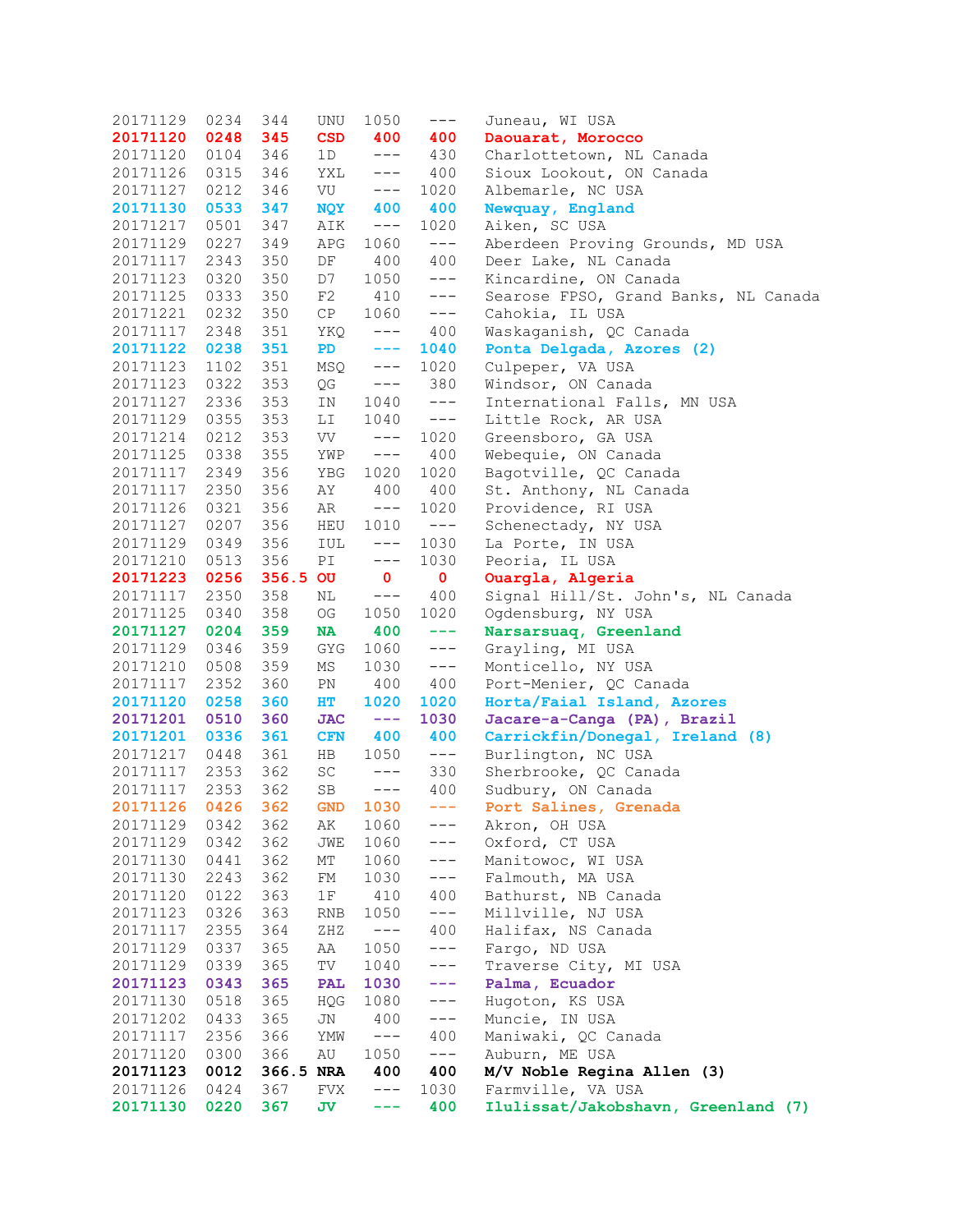| 20171118 | 0119 | 368       | ZYZ        | $---$               | 400     | Toronto, ON Canada                   |
|----------|------|-----------|------------|---------------------|---------|--------------------------------------|
| 20171120 | 0128 | 369       | <b>ZDX</b> | 1020                | 1020    | St. John, Antigua                    |
| 20171202 | 0310 | 369       | <b>GL</b>  | $\qquad \qquad - -$ | 400     | Nantes/Atlantique, France (14)       |
| 20171128 | 0342 | 370       | YBV        | $---$               | 370     | Berens River, MB Canada              |
| 20171118 | 0001 | 371       | <b>STR</b> | $\qquad \qquad - -$ | 1020    | Sintra, Portugal                     |
| 20171125 | 0356 | 371       | GM         | $---$               | 400     | Kuujjuarapik, QC Canada              |
| 20171128 | 0337 | 371       | RYV        | 1030                | $---$   | Watertown, WI USA                    |
| 20171128 | 0341 | 371       | ΑZ         | 1050                | $---$   | Vicksburg/Kalamazoo, MI USA          |
| 20171118 | 0003 | 372       | <b>OZN</b> | 400                 | 400     | Prins Christian Sund, Greenland      |
| 20171126 | 0332 | 372       | CQD        | 1060                | $---$   | Erie, PA USA                         |
| 20171201 | 0407 | 372       | YCO        | $- -$               | 420     | Coppermine/Kugluktuk, NU Canada      |
| 20171217 | 0442 | 372       | МF         | 1050                | $---$   | Mansfield, OH USA                    |
| 20171118 | 0002 | 373       | 2Q         | 400                 | 400     | Mont-Laurier, QC Canada              |
| 20171204 | 2238 | 373       | YXK        | $---$               | 380     | Rimouski, QC Canada                  |
| 20171123 | 0026 | 375       | 7 B        | $---$               | 400     | St. Thomas, ON Canada                |
| 20171123 | 0222 | 375       | PJS        | $---$               | 1020    | Newport News, VA USA                 |
| 20171130 | 0508 | 375       | <b>VM</b>  | $---$               | 1050    | Vestmannaeyar, Iceland               |
| 20171120 | 0134 | 376       | <b>BJA</b> | 410                 | 400     | Beja, Portugal                       |
| 20171120 | 0135 | 376       | <b>HIE</b> | 1020                | $- - -$ | Valverde/El Hierro, Canary Islands   |
| 20171126 | 0336 | 376       | LC         | 1040                | 1020    | Columbus, OH USA                     |
| 20171126 | 0559 | 376       | BHC        | $--\,$ $-$          | 1020    | Baxley, GA USA                       |
| 20171130 | 0506 | 376       | YAG        | $---$               | 380     | Fort Frances, ON Canada              |
| 20181118 | 0014 | 377       | YRR        | $---$               | 400     | Greely/Ottawa, ON Canada             |
| 20171118 | 0015 | 378       | RJ         | 400                 | 400     | Roberval, QC Canada                  |
| 20171118 | 0016 | 378       | HO         | $---$               | 400     | Hopedale, NL Canada                  |
| 20171118 | 0019 | 379       | YPQ        | $--\,$              | 400     | Peterborough, ON Canada              |
|          | 0227 | 379       |            |                     |         |                                      |
| 20171123 |      | 379       | BRA        | 1040                | 1040    | Asheville, NC USA<br>Duluth, MN USA  |
| 20171130 | 0511 |           | DL         | 1060                | $---$   |                                      |
| 20171210 | 0454 | 379       | OM         | $---$               | 1030    | Owatonna, MN USA                     |
| 20171120 | 0141 | 380       | FIL        | 1020                | 1020    | Horta/Faial Island, Azores           |
| 20171130 | 0503 | 380       | <b>BBD</b> | $---$               | 1020    | Brady, TX USA                        |
| 20171202 | 0137 | 380       | <b>RQ</b>  | $-- -$              | 400     | Quimper, France (10)                 |
| 20171202 | 0258 | 380       | <b>CBL</b> | 410                 | $- - -$ | Campbelltown, Scotland               |
| 20171214 | 0153 | 380       | UMB        | $---$               | 1010    | Milledgeville, GA USA                |
| 20171225 | 0145 | 380       | <b>VNV</b> | $- - - -$           | 1020    | Vilanova i la Geltrú, Spain          |
| 20171217 | 0432 | 381       | MNI        | $---$               | 1020    | Manning, SC USA                      |
| 20171124 | 0325 | 381.5 SJX |            | $--\,$              | 1020    | Beaver Island, MI USA                |
| 20171120 | 0142 | 382       | LAR        | 1020                | 1020    | Arruda, Portugal                     |
| 20171120 | 0143 | 382       | ВT         | 420                 | 380     | Burlington, VT USA                   |
| 20171118 | 0021 | 382       | YPL        | $- - -$             | 400     | Pickle Lake, ON Canada               |
| 20171124 | 0327 | 382       | 7 P        | $---$               | 1020    | Iroquois Falls, ON Canada            |
| 20171118 | 0124 | 382       | SF         | 400                 | 400     | Kangerlussuaq, Greenland             |
| 20171128 | 0349 | 382       | SP         | 1050                | $---$   | Springfield, IL USA                  |
| 20171217 | 0429 | 382       | IRS        | $---$               | 1020    | Sturgis, MI USA                      |
| 20171221 | 0249 | 382       | XU         | $---$               | 390     | London, ON CAN                       |
| 20171225 | 0235 | 382       | <b>SBG</b> | 1020                | $- - -$ | Salzburg/Oberndorf, Austria (35)     |
| 20171202 | 0152 | 383       | <b>ALD</b> | $-- -$              | 410     | Alderney, Guernsey, Channel Is. (11) |
| 20171118 | 0023 | 384       | F8         | 400                 | 400     | Victoriaville, QC Canada             |
| 20171123 | 0236 | 384       | <b>ADX</b> | 1040                | $---$   | Andraitx/Mallorca, Balearic Islands  |
| 20171201 | 0415 | 384       | <b>SLG</b> | 410                 | $-- -$  | Sligo, Ireland                       |
| 20171118 | 0147 | 385       | PTP        | 400                 | $- - -$ | Pointe à Pitre, Guadeloupe           |
| 20171126 | 0342 | 385       | EMR        | 1060                | $---$   | Augusta, GA USA                      |
| 20171120 | 0148 | 386       | ${\tt SP}$ | 400                 | 400     | St. Pierre, St Pierre et Miquelon    |
| 20171118 | 0025 | 386       | GMA        | 1020                | $---$   | Whitefield, NH USA                   |
| 20171118 | 0026 | 387       | 6E         | 400                 | 400     | Grand Manan, NB Canada               |
| 20171210 | 0448 | 387       | CAV        | $---$               | 1020    | Clarion, IA USA                      |
| 20171118 | 0028 | 388       | H7         | $---$               | 400     | Manitowaning, ON Canada              |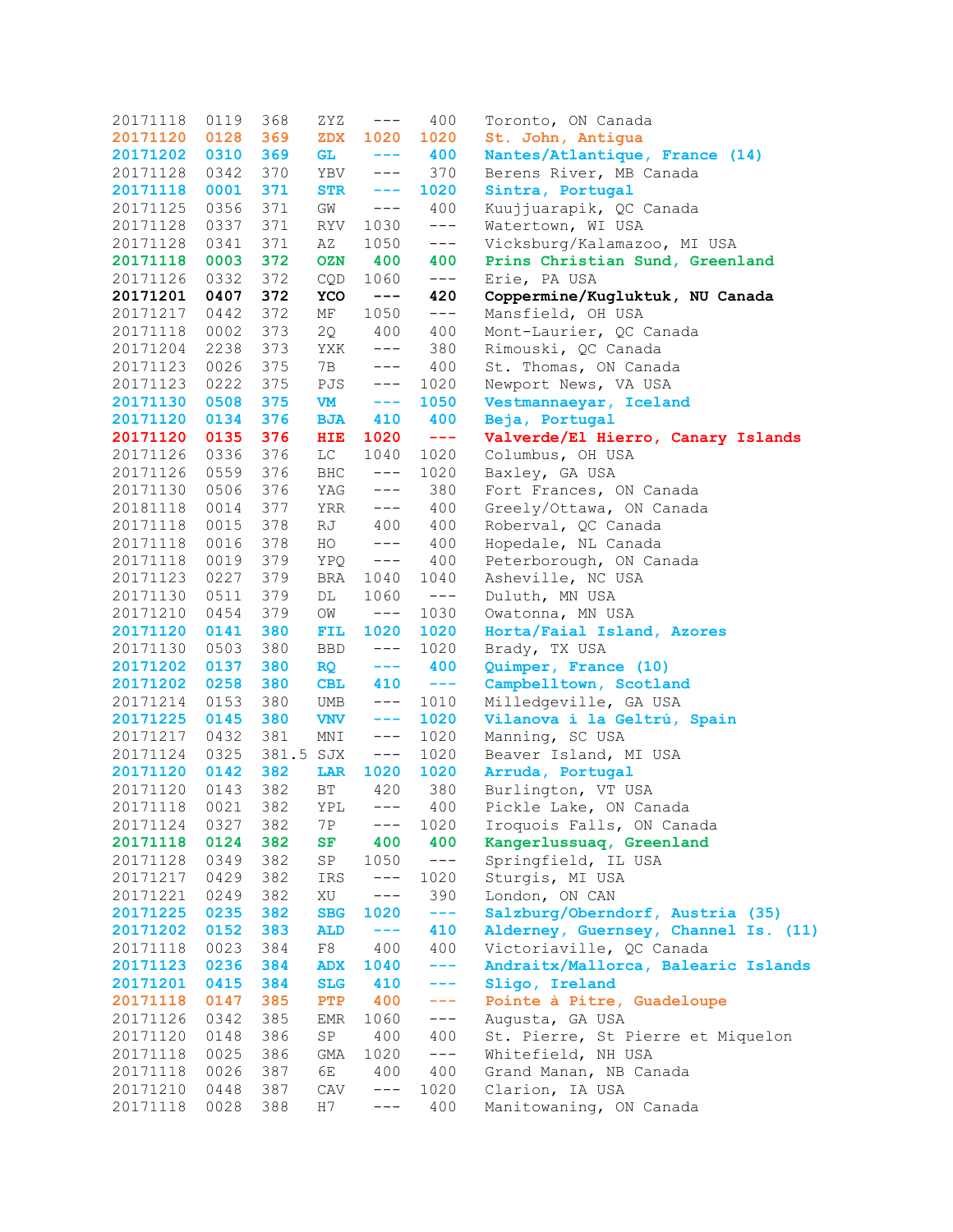| 20171217             | 0425         | 388        | GLY          | $---$                                                                                                                                                                                                                                                                                                                                                                                        | 1030                                                                                                                                                                                                                                                                                                                                                                                         | Golden Valley, MO USA                     |
|----------------------|--------------|------------|--------------|----------------------------------------------------------------------------------------------------------------------------------------------------------------------------------------------------------------------------------------------------------------------------------------------------------------------------------------------------------------------------------------------|----------------------------------------------------------------------------------------------------------------------------------------------------------------------------------------------------------------------------------------------------------------------------------------------------------------------------------------------------------------------------------------------|-------------------------------------------|
| 20171217             | 0425         | 388        | RNW          | $---$                                                                                                                                                                                                                                                                                                                                                                                        | 1020                                                                                                                                                                                                                                                                                                                                                                                         | Chocowinity, NC USA                       |
| 20171120             | 0149         | 389        | CP           | 1020                                                                                                                                                                                                                                                                                                                                                                                         | 1020                                                                                                                                                                                                                                                                                                                                                                                         | Caparica, Portugal                        |
| 20171202             | 0343         | 389        | PX           | $- - -$                                                                                                                                                                                                                                                                                                                                                                                      | 400                                                                                                                                                                                                                                                                                                                                                                                          | Perigueax/Basillac, France (15)           |
| 20171118             | 0030         | 390        | JT           | $---$                                                                                                                                                                                                                                                                                                                                                                                        | 400                                                                                                                                                                                                                                                                                                                                                                                          | Stephenville, NL Canada                   |
| 20171118             | 0031         | 391        | 3B           | $---$                                                                                                                                                                                                                                                                                                                                                                                        | 400                                                                                                                                                                                                                                                                                                                                                                                          | Brockville, ON Canada                     |
| 20171118             | 0031         | 391        | <b>DDP</b>   | 600                                                                                                                                                                                                                                                                                                                                                                                          | 600                                                                                                                                                                                                                                                                                                                                                                                          | Dorado/San Juan, Puerto Rico              |
| 20171118             | 0033         | 391        | OO           | $---$                                                                                                                                                                                                                                                                                                                                                                                        | 400                                                                                                                                                                                                                                                                                                                                                                                          | Oshawa, ON Canada                         |
| 20171214             | 0147         | 391        | FIQ          | $---$                                                                                                                                                                                                                                                                                                                                                                                        | 1040                                                                                                                                                                                                                                                                                                                                                                                         | Morganton, NC USA                         |
| 20171118             | 0033         | 392        | МL           | 400                                                                                                                                                                                                                                                                                                                                                                                          | 400                                                                                                                                                                                                                                                                                                                                                                                          | Charlevoix, QC Canada                     |
| 20171118             | 0036         | 392        | KF           | $- - -$                                                                                                                                                                                                                                                                                                                                                                                      | 1010                                                                                                                                                                                                                                                                                                                                                                                         | Keflavik, Iceland                         |
| 20171126             | 0554         | 393        | FGP          | 1070                                                                                                                                                                                                                                                                                                                                                                                         | $---$                                                                                                                                                                                                                                                                                                                                                                                        | Fort Bragg, NC USA                        |
| 20171120             | 0155         | 394        | <b>IZA</b>   | 1020                                                                                                                                                                                                                                                                                                                                                                                         | $- - - -$                                                                                                                                                                                                                                                                                                                                                                                    | Ibiza, Balearic Islands (Spain)           |
| 20171130             | 0329         | 394        | AI           | 1060                                                                                                                                                                                                                                                                                                                                                                                         | $---$                                                                                                                                                                                                                                                                                                                                                                                        | Anderson, IN USA                          |
| 20171217             | 0420         | 394        | DTE          | $---$                                                                                                                                                                                                                                                                                                                                                                                        | 1020                                                                                                                                                                                                                                                                                                                                                                                         | Dayton, TN USA                            |
| 20171123             | 0242         | 395        | <b>FOY</b>   | 400                                                                                                                                                                                                                                                                                                                                                                                          | 400                                                                                                                                                                                                                                                                                                                                                                                          | Foynes/Shannon, Ireland                   |
| 20171218             | 0336         | 395        | CWV          | 1030                                                                                                                                                                                                                                                                                                                                                                                         | $---$                                                                                                                                                                                                                                                                                                                                                                                        | Claxton, GA USA                           |
| 20171218             | 0337         | 395        | GBR          | 1040                                                                                                                                                                                                                                                                                                                                                                                         | 1020                                                                                                                                                                                                                                                                                                                                                                                         | Great Barrington, MA USA                  |
| 20171227             | 0334         | 395        | SL           | 1020                                                                                                                                                                                                                                                                                                                                                                                         | $---$                                                                                                                                                                                                                                                                                                                                                                                        | Saranac Lake, NY USA                      |
| 20171120             | 0159         | 396        | NEL          | 1060                                                                                                                                                                                                                                                                                                                                                                                         | $---$                                                                                                                                                                                                                                                                                                                                                                                        | Lakehurst, NJ USA                         |
| 20171118             | 0038         | 396        | JC           | $---$                                                                                                                                                                                                                                                                                                                                                                                        | 400                                                                                                                                                                                                                                                                                                                                                                                          | Rigolet, NL Canada                        |
| 20171118             | 0039         | 397        | ZST          | $---$                                                                                                                                                                                                                                                                                                                                                                                        | 400                                                                                                                                                                                                                                                                                                                                                                                          | St. John, NB Canada                       |
| 20171124             | 0333         | 397        | OM           | 1060                                                                                                                                                                                                                                                                                                                                                                                         | $---$                                                                                                                                                                                                                                                                                                                                                                                        | Norwood, MA USA                           |
| 20171120             | 0201         | 397        | <b>FV</b>    | 1060                                                                                                                                                                                                                                                                                                                                                                                         | 1040                                                                                                                                                                                                                                                                                                                                                                                         | Fuerteventura, Canary Islands             |
| 20171217             | 0415         | 397        | CIR          | $---$                                                                                                                                                                                                                                                                                                                                                                                        | 1020                                                                                                                                                                                                                                                                                                                                                                                         | Cairo, IL USA                             |
| 20171202             | 0204         | 398        | MT           | 400                                                                                                                                                                                                                                                                                                                                                                                          | 400                                                                                                                                                                                                                                                                                                                                                                                          | St. Nazaire/Montoir, France (12)          |
| 20171130             | 0218         | 399        | UP           | $\frac{1}{2} \frac{1}{2} \frac{1}{2} \frac{1}{2} \frac{1}{2} \frac{1}{2} \frac{1}{2} \frac{1}{2} \frac{1}{2} \frac{1}{2} \frac{1}{2} \frac{1}{2} \frac{1}{2} \frac{1}{2} \frac{1}{2} \frac{1}{2} \frac{1}{2} \frac{1}{2} \frac{1}{2} \frac{1}{2} \frac{1}{2} \frac{1}{2} \frac{1}{2} \frac{1}{2} \frac{1}{2} \frac{1}{2} \frac{1}{2} \frac{1}{2} \frac{1}{2} \frac{1}{2} \frac{1}{2} \frac{$ | 320                                                                                                                                                                                                                                                                                                                                                                                          | Upernavik, Greenland                      |
| 20171201             | 0353         | 399        | ZHD          | $---$                                                                                                                                                                                                                                                                                                                                                                                        | 400                                                                                                                                                                                                                                                                                                                                                                                          | Dryden, ON Canada                         |
|                      |              |            |              |                                                                                                                                                                                                                                                                                                                                                                                              | 400                                                                                                                                                                                                                                                                                                                                                                                          |                                           |
| 20171202             | 0224         | 399        | <b>NGY</b>   | $\frac{1}{2} \frac{1}{2} \frac{1}{2} \frac{1}{2} \frac{1}{2} \frac{1}{2} \frac{1}{2} \frac{1}{2} \frac{1}{2} \frac{1}{2} \frac{1}{2} \frac{1}{2} \frac{1}{2} \frac{1}{2} \frac{1}{2} \frac{1}{2} \frac{1}{2} \frac{1}{2} \frac{1}{2} \frac{1}{2} \frac{1}{2} \frac{1}{2} \frac{1}{2} \frac{1}{2} \frac{1}{2} \frac{1}{2} \frac{1}{2} \frac{1}{2} \frac{1}{2} \frac{1}{2} \frac{1}{2} \frac{$ | $---$                                                                                                                                                                                                                                                                                                                                                                                        | New Galloway/Prestwick, Scotland (13)     |
| 20171118<br>20171125 | 0127<br>0247 | 400<br>400 | PTD<br>C1    | 1020<br>1040                                                                                                                                                                                                                                                                                                                                                                                 |                                                                                                                                                                                                                                                                                                                                                                                              | Potsdam, NY USA<br>Ste. St. Marie, MI USA |
| 20171125             | 0248         | 400        | NHK          | 1060                                                                                                                                                                                                                                                                                                                                                                                         | $---$<br>$---$                                                                                                                                                                                                                                                                                                                                                                               |                                           |
|                      |              |            |              |                                                                                                                                                                                                                                                                                                                                                                                              |                                                                                                                                                                                                                                                                                                                                                                                              | Patuxent River NAS, MD USA                |
| 20171126             | 0349         | 400        | FO           | $---$                                                                                                                                                                                                                                                                                                                                                                                        | 1020                                                                                                                                                                                                                                                                                                                                                                                         | Westhampton Beach, NY USA                 |
| 20171201             | 0520         | 400        | QQ           | $\qquad \qquad - -$                                                                                                                                                                                                                                                                                                                                                                          | 400                                                                                                                                                                                                                                                                                                                                                                                          | Comox, BC Canada                          |
| 20171203             | 0137         | 400        | AG           | 410                                                                                                                                                                                                                                                                                                                                                                                          | 410                                                                                                                                                                                                                                                                                                                                                                                          | Agen/La Garenne, France                   |
| 20171118             | 0039         | 401        | Y8           | $---$                                                                                                                                                                                                                                                                                                                                                                                        | 400                                                                                                                                                                                                                                                                                                                                                                                          | Drummondville, QC Canada                  |
| 20171201             | 0429         | 401        | <b>BBA</b>   | 410                                                                                                                                                                                                                                                                                                                                                                                          | ---                                                                                                                                                                                                                                                                                                                                                                                          | Benbecula, Scotland (9)                   |
| 20171120             | 0207         | 402        | MQ.          | 400                                                                                                                                                                                                                                                                                                                                                                                          | 400                                                                                                                                                                                                                                                                                                                                                                                          | Miquelon, St. Pierre et Miquelon          |
| 20171224             | 0411         | 402        | <b>UIA</b>   | 1670                                                                                                                                                                                                                                                                                                                                                                                         | $\frac{1}{2} \frac{1}{2} \frac{1}{2} \frac{1}{2} \frac{1}{2} \frac{1}{2} \frac{1}{2} \frac{1}{2} \frac{1}{2} \frac{1}{2} \frac{1}{2} \frac{1}{2} \frac{1}{2} \frac{1}{2} \frac{1}{2} \frac{1}{2} \frac{1}{2} \frac{1}{2} \frac{1}{2} \frac{1}{2} \frac{1}{2} \frac{1}{2} \frac{1}{2} \frac{1}{2} \frac{1}{2} \frac{1}{2} \frac{1}{2} \frac{1}{2} \frac{1}{2} \frac{1}{2} \frac{1}{2} \frac{$ | Camaguey, Cuba                            |
| 20171126             | 0352         | 403        |              | $ZTO$ ---                                                                                                                                                                                                                                                                                                                                                                                    | 390                                                                                                                                                                                                                                                                                                                                                                                          | Brampton/Toronto, ON Canada               |
| 20171120             | 0208         | 404        | <b>LRD</b>   | 1030                                                                                                                                                                                                                                                                                                                                                                                         | $- - - -$                                                                                                                                                                                                                                                                                                                                                                                    | Lérida, Spain                             |
| 20171118             | 0041         | 404        | YSL          | 400                                                                                                                                                                                                                                                                                                                                                                                          | 400                                                                                                                                                                                                                                                                                                                                                                                          | St. Leonard, NB Canada                    |
| 20171125             | 0250         | 404        | CKI          | $---$                                                                                                                                                                                                                                                                                                                                                                                        | 1020                                                                                                                                                                                                                                                                                                                                                                                         | Kingstree, SC USA                         |
| 20171224             | 0142         | 404        | ZR           | $---$                                                                                                                                                                                                                                                                                                                                                                                        | 400                                                                                                                                                                                                                                                                                                                                                                                          | Sarnia, ON Canada                         |
| 20171130             | 0552         | 404        | MOG          | 1050                                                                                                                                                                                                                                                                                                                                                                                         | $\qquad \qquad - -$                                                                                                                                                                                                                                                                                                                                                                          | Montague, CA USA                          |
| 20171125             | 0257         | 405        | 5            | $---$                                                                                                                                                                                                                                                                                                                                                                                        | 1200                                                                                                                                                                                                                                                                                                                                                                                         | UNIDENTIFIED (5)                          |
| 20171217             | 0357         | 405        | <b>CON</b>   | $- - -$                                                                                                                                                                                                                                                                                                                                                                                      | 1020                                                                                                                                                                                                                                                                                                                                                                                         | Concepción, Paraguay                      |
| 20171203             | 0230         | 406        | TW           | 400                                                                                                                                                                                                                                                                                                                                                                                          | 400                                                                                                                                                                                                                                                                                                                                                                                          | Toulouse/Blagnac, France (19)             |
| 20171118             | 0042         | 407        | ZHU          | $---$                                                                                                                                                                                                                                                                                                                                                                                        | 400                                                                                                                                                                                                                                                                                                                                                                                          | Montreal, QC Canada                       |
| 20171124             | 0338         | 407        | FR           | 1050                                                                                                                                                                                                                                                                                                                                                                                         | $---$                                                                                                                                                                                                                                                                                                                                                                                        | Farmingdale, NY USA                       |
| 20171125             | 0253         | 407        | ΙL           | 1040                                                                                                                                                                                                                                                                                                                                                                                         | 1040                                                                                                                                                                                                                                                                                                                                                                                         | Wilmington, OH USA                        |
| 20171126             | 0548         | 407        | BZ           | 1020                                                                                                                                                                                                                                                                                                                                                                                         | $---$                                                                                                                                                                                                                                                                                                                                                                                        | Statesboro, GA USA                        |
| 20171128             | 0402         | 407        | ΑQ           | 1060                                                                                                                                                                                                                                                                                                                                                                                         | 1030                                                                                                                                                                                                                                                                                                                                                                                         | Appleton, WI USA                          |
| 20171130             | 0340         | 407        | OX           | $---$                                                                                                                                                                                                                                                                                                                                                                                        | 1050                                                                                                                                                                                                                                                                                                                                                                                         | Ocean City, MD USA                        |
| 20171124             | 2347         | 408        | SN           | $--\,$                                                                                                                                                                                                                                                                                                                                                                                       | 390                                                                                                                                                                                                                                                                                                                                                                                          | St. Catharines, ON Canada                 |
| 20171118             | 0152         | 409        | YTA          | $---$                                                                                                                                                                                                                                                                                                                                                                                        | 400                                                                                                                                                                                                                                                                                                                                                                                          | Pembroke, ON Canada                       |
| 20171123             | 0038         | 410        | $\mathbf{C}$ | 1040                                                                                                                                                                                                                                                                                                                                                                                         | 1020                                                                                                                                                                                                                                                                                                                                                                                         | La Coruña, Spain                          |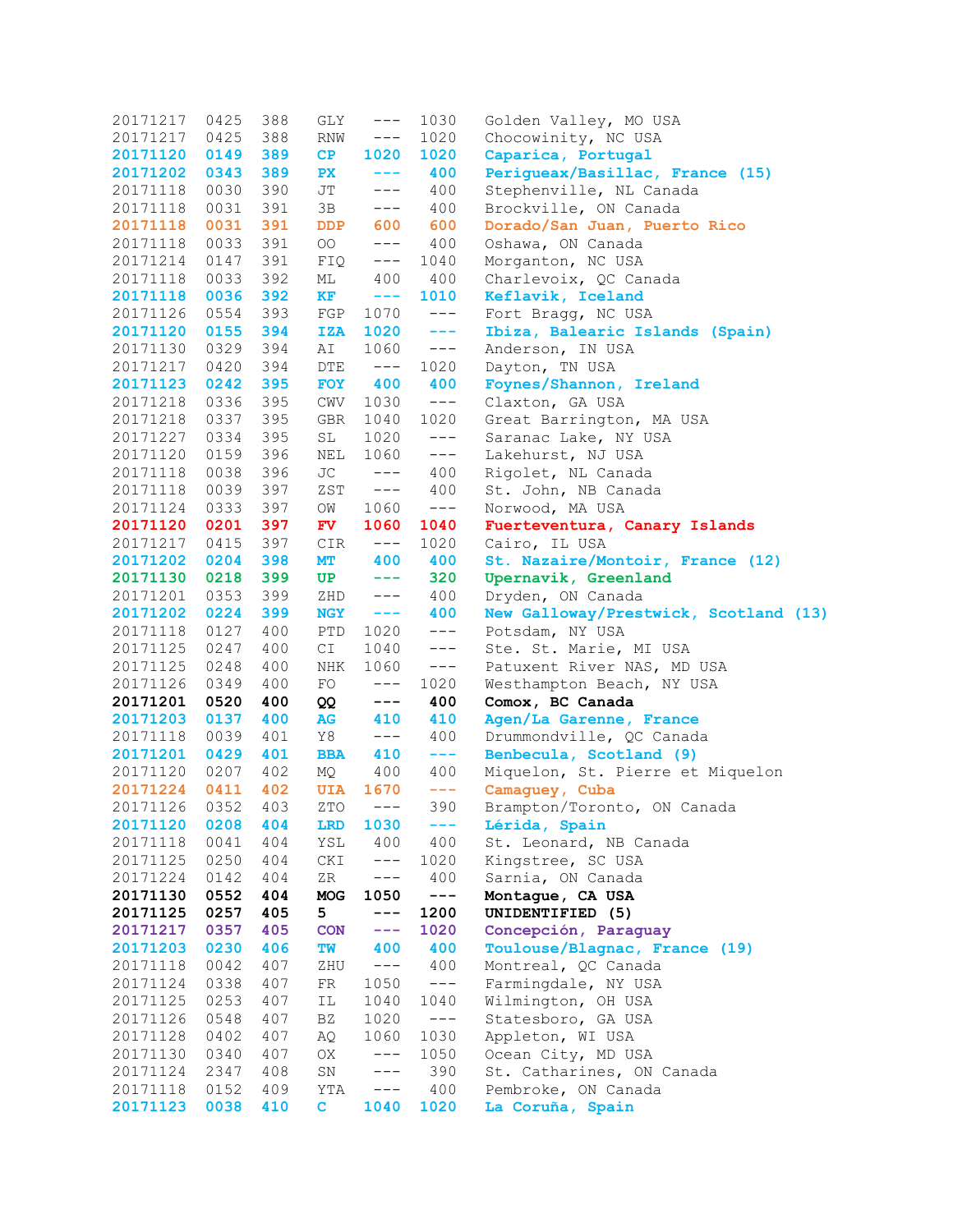| 20171123          | 0255 | 410 | JU         | $---$                                                                                                                                                                                                                                                                                                                                                                                        | 1010                | West Jefferson, NC USA               |
|-------------------|------|-----|------------|----------------------------------------------------------------------------------------------------------------------------------------------------------------------------------------------------------------------------------------------------------------------------------------------------------------------------------------------------------------------------------------------|---------------------|--------------------------------------|
| 20171125          | 0308 | 410 | SO         | $--\,$                                                                                                                                                                                                                                                                                                                                                                                       | 1020                | Marquette, MI USA                    |
| 20171126          | 0359 | 410 | BA         | 1060                                                                                                                                                                                                                                                                                                                                                                                         | 1030                | Columbus, IN USA                     |
| 20171130          | 0343 | 410 | EGQ        | $---$                                                                                                                                                                                                                                                                                                                                                                                        | 1030                | Emmetsburg, IA USA                   |
| 20171123          | 0256 | 412 | CTZ        | 1020                                                                                                                                                                                                                                                                                                                                                                                         | $--\,$              | Clinton, NC USA                      |
| 20171224          | 0212 | 412 | <b>GRA</b> | 1040                                                                                                                                                                                                                                                                                                                                                                                         | ---                 | Granada, Spain (33)                  |
| 20171130          | 0347 | 413 | YHD        | $--\,$                                                                                                                                                                                                                                                                                                                                                                                       | 420                 | Dryden, ON Canada                    |
| 20171118          | 0043 | 414 | 3U         | $--\,$                                                                                                                                                                                                                                                                                                                                                                                       | 400                 | Gatineau, QC Canada                  |
| 20171124          | 0343 | 414 | FDW        | 1030                                                                                                                                                                                                                                                                                                                                                                                         | $--\,$              | Winnsboro, SC USA                    |
| 20171126          | 0403 | 414 | AZE        | 1030                                                                                                                                                                                                                                                                                                                                                                                         | $--\,$              | Hazlehurst, GA USA                   |
| 20171126          | 0543 | 414 | MSD        | 1030                                                                                                                                                                                                                                                                                                                                                                                         | $--\,$              | Mansfield, LA USA                    |
| 20171123          | 0340 | 415 | <b>SLS</b> | $- - -$                                                                                                                                                                                                                                                                                                                                                                                      | 1020                | Salinas, Ecuador                     |
| 20171120          | 0219 | 415 | <b>CBC</b> | $\sim$ $ -$                                                                                                                                                                                                                                                                                                                                                                                  | 400                 | Cayman Brac, Cayman Islands          |
| 20171126          | 0540 | 417 | SLP        | 1020                                                                                                                                                                                                                                                                                                                                                                                         | $---$               | Shelby, NC USA                       |
| 20171214          | 0134 | 417 | HQT        | $--\,$                                                                                                                                                                                                                                                                                                                                                                                       | 1060                | Coats, NC USA                        |
| 20171221          | 0316 | 417 | <b>CVT</b> | 400                                                                                                                                                                                                                                                                                                                                                                                          | 400                 | Madrid/Cuatro Vientos, Spain         |
| 20171202          | 0442 | 419 | RYS        | $--\,$                                                                                                                                                                                                                                                                                                                                                                                       | 1020                | Grosse Ile, MI USA                   |
| 20171123          | 0043 | 420 | CFY        | $--\,$                                                                                                                                                                                                                                                                                                                                                                                       | 1010                | Lake City, SC USA                    |
| 20171127          | 0131 | 420 | PI         | 400                                                                                                                                                                                                                                                                                                                                                                                          | 400                 | Pico Island/Madalena, Azores         |
| 20171128          | 0408 | 420 | FQ         | $--\,$                                                                                                                                                                                                                                                                                                                                                                                       | 1020                | Fairmont, MN USA                     |
| 20171221          | 0307 | 420 | <b>SPP</b> | 1050                                                                                                                                                                                                                                                                                                                                                                                         | 1040                | Sevilla/San Pablo, Spain             |
| 20171120          | 0225 | 421 | GE         | 1020                                                                                                                                                                                                                                                                                                                                                                                         | 1020                | Getafe/Madrid, Spain                 |
| 20171130          | 0352 | 421 | VLY        | 1060                                                                                                                                                                                                                                                                                                                                                                                         | $---$               | McKinney, TX USA                     |
| 20171224          | 0310 | 422 | <b>PAM</b> | $- - -$                                                                                                                                                                                                                                                                                                                                                                                      | 1040                | Pamplona, Spain (34)                 |
| 20171125          | 0317 | 423 | PCW        | 1020                                                                                                                                                                                                                                                                                                                                                                                         | $---$               | Port Clinton, OH USA                 |
| 20171205          | 0427 | 423 | <b>ZO</b>  | $---$                                                                                                                                                                                                                                                                                                                                                                                        | 920                 | Niš/Žitorada, Serbia (25)            |
| 20171202          | 0358 | 424 | <b>PHG</b> | $- - -$                                                                                                                                                                                                                                                                                                                                                                                      | 400                 | Phalsbourg/Bourscheid, France        |
| 20171224          | 0154 | 424 | <b>RUS</b> | 1020                                                                                                                                                                                                                                                                                                                                                                                         | $- - -$             | Reus, Spain (32)                     |
| 20171127          | 0220 | 425 | <b>EVR</b> | 400                                                                                                                                                                                                                                                                                                                                                                                          | $- - -$             | Evora, Portugal                      |
| 20171129          | 0255 | 426 | IZS        | $--\,$                                                                                                                                                                                                                                                                                                                                                                                       | 1010                | Montezuma, GA USA                    |
| 20171202          | 0453 | 426 | <b>GBG</b> | $-- -$                                                                                                                                                                                                                                                                                                                                                                                       | 1020                | Gleichenberg/Graz, Austria (16)      |
| 20171202          | 0507 | 426 | CB         | $- - -$                                                                                                                                                                                                                                                                                                                                                                                      | 400                 | Coimbra, Portugal                    |
| 20171210          | 0442 | 426 | FTP        | $---$                                                                                                                                                                                                                                                                                                                                                                                        | 1020                | Fort Payne, AL USA                   |
| 20171202          | 0229 | 427 | RY         | $- - -$                                                                                                                                                                                                                                                                                                                                                                                      | 400                 | Royan/Medis, France                  |
| 20171203          | 0123 | 428 | <b>GC</b>  | 400                                                                                                                                                                                                                                                                                                                                                                                          | 400                 | Santa Cruz de Graciosa, Azores (18)  |
| 20171202          | 0242 | 428 | <b>TGM</b> | 1030                                                                                                                                                                                                                                                                                                                                                                                         | $- - -$             | Târgu Mureș/Vidrasău, Romania        |
| 20171130          | 0401 | 428 | POH        | $--\,$                                                                                                                                                                                                                                                                                                                                                                                       | 1020                | Pocahontas, IA USA                   |
| 20171203          | 0244 | 428 | <b>BST</b> | $\mathbf 0$                                                                                                                                                                                                                                                                                                                                                                                  | $\mathbf{0}$        | Lanvéoc/Poulmic, France (20)         |
| 20171202          | 0501 | 429 | <b>LOS</b> | $- - -$                                                                                                                                                                                                                                                                                                                                                                                      | 1020                | Lošinj, Croatia (17)                 |
| 20171205 0358 429 |      |     | <b>KDR</b> | ---                                                                                                                                                                                                                                                                                                                                                                                          | 1020                | Khadra, Libya                        |
| 20171127          | 0120 | 432 | IZN        | $---$                                                                                                                                                                                                                                                                                                                                                                                        | 1020                | Lincolnton, NC USA                   |
| 20171205          | 0413 | 432 | IZD        | 1070                                                                                                                                                                                                                                                                                                                                                                                         | $-- -$              | Ohrid/Izdeglavlje, Macedonia         |
| 20171209          | 0122 | 432 | <b>HMB</b> | $\mathbf 0$                                                                                                                                                                                                                                                                                                                                                                                  | $\mathbf{0}$        | Hammam Bou Hadjar/Oran, Algeria (27) |
| 20171127          | 0112 | 433 | JER        | 1040                                                                                                                                                                                                                                                                                                                                                                                         | $\qquad \qquad - -$ | Jérez, Spain                         |
| 20171127          | 0115 | 433 | <b>VON</b> | 1070                                                                                                                                                                                                                                                                                                                                                                                         | 1000                | Vigo, Spain                          |
| 20171203          | 0258 | 444 | <b>NRD</b> | $- - -$                                                                                                                                                                                                                                                                                                                                                                                      | 400                 | Inowrocław, Poland                   |
| 20171205          | 0406 | 460 | AS         | 980                                                                                                                                                                                                                                                                                                                                                                                          | 980                 | <b>UNIDENTIFIED (Europe)</b>         |
| 20171203          | 0412 | 468 | <b>FTZ</b> | 1030                                                                                                                                                                                                                                                                                                                                                                                         | $--$                | Fritzlar, Germany (21)               |
| 20171205          | 0351 | 468 | <b>VTN</b> | 1020                                                                                                                                                                                                                                                                                                                                                                                         | $---$               | Kraljevo/Vitanovac, Serbia (24)      |
| 20171203          | 0253 | 474 | <b>BIA</b> | 1030                                                                                                                                                                                                                                                                                                                                                                                         | $---$               | Rzeszów/Jasionka, Poland             |
| 20171205          | 0341 | 470 | UZ         | 970                                                                                                                                                                                                                                                                                                                                                                                          | 1050                | Užice/Ponikve, Serbia (23)           |
| 20171205          | 0452 | 470 | ВK         | 1030                                                                                                                                                                                                                                                                                                                                                                                         | $- - -$             | UNIDENTIFIED (26)                    |
| 20171205          | 0345 | 470 | WF         | $\frac{1}{2} \frac{1}{2} \frac{1}{2} \frac{1}{2} \frac{1}{2} \frac{1}{2} \frac{1}{2} \frac{1}{2} \frac{1}{2} \frac{1}{2} \frac{1}{2} \frac{1}{2} \frac{1}{2} \frac{1}{2} \frac{1}{2} \frac{1}{2} \frac{1}{2} \frac{1}{2} \frac{1}{2} \frac{1}{2} \frac{1}{2} \frac{1}{2} \frac{1}{2} \frac{1}{2} \frac{1}{2} \frac{1}{2} \frac{1}{2} \frac{1}{2} \frac{1}{2} \frac{1}{2} \frac{1}{2} \frac{$ | 400                 | Wafa, Libya                          |
| 20171205          | 0329 | 485 | IA         | 1040                                                                                                                                                                                                                                                                                                                                                                                         | $- - -$             | Indija, Serbia (22)                  |
| 20171205          | 0313 | 490 | <b>WAK</b> | 1040                                                                                                                                                                                                                                                                                                                                                                                         | 1040                | Vakarel, Bulgaria                    |
| 20171127          | 2236 | 476 | ΝA         | $\circ$                                                                                                                                                                                                                                                                                                                                                                                      | 0                   | Manchester, TN USA (6)               |
| 20171129          | 0247 | 512 | HMY        | 1080                                                                                                                                                                                                                                                                                                                                                                                         | 990                 | Lexington, OK USA                    |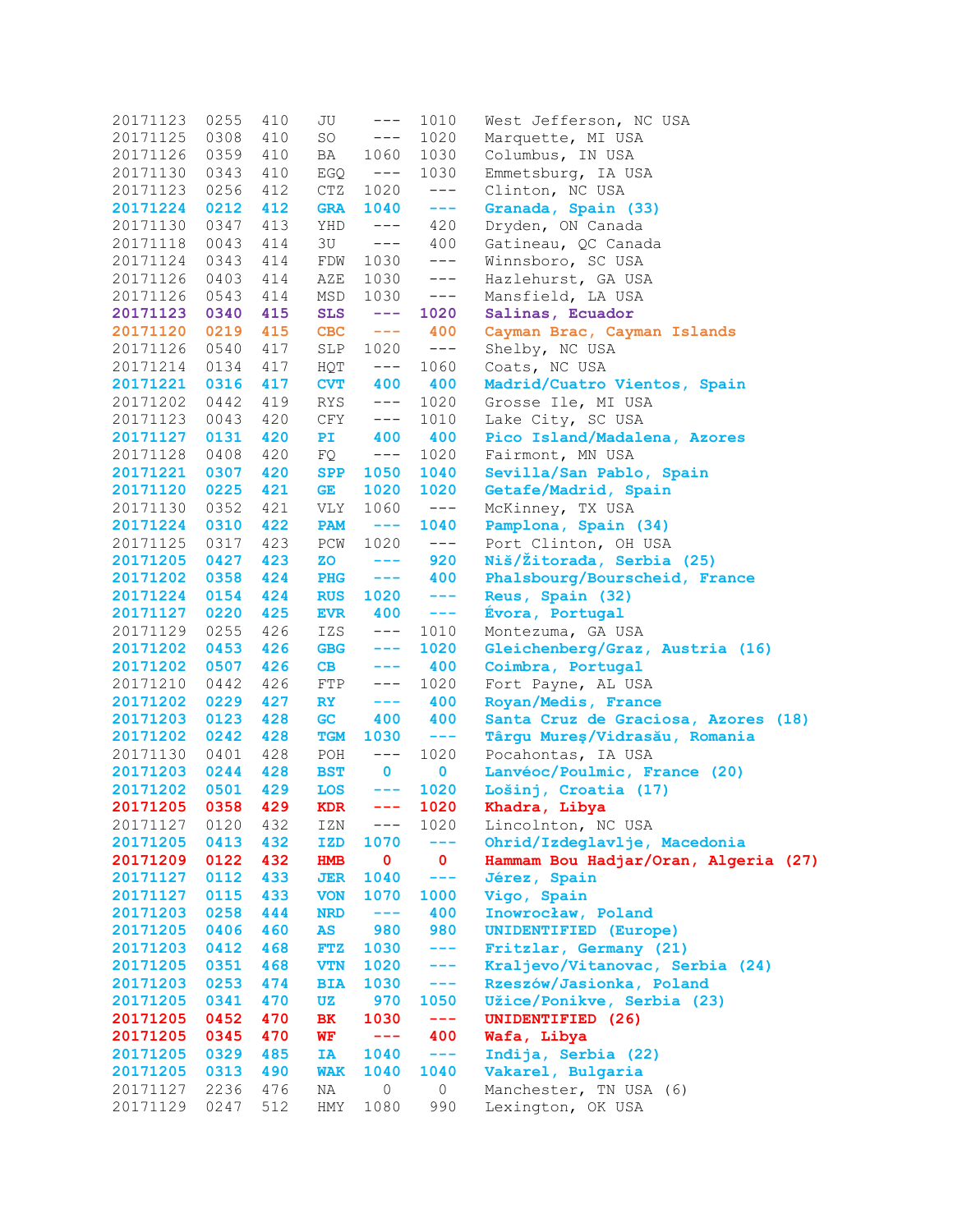|  |                                                    |                   | Ponca City, OK USA                                                                                                                                                         |
|--|----------------------------------------------------|-------------------|----------------------------------------------------------------------------------------------------------------------------------------------------------------------------|
|  |                                                    |                   | 1020 Petawawa, ON Canada                                                                                                                                                   |
|  |                                                    | 400               | Miramichi/Chatham, NB Canada                                                                                                                                               |
|  |                                                    |                   | Belo Horizonte, Brazil                                                                                                                                                     |
|  |                                                    | $---$             | Greenville, SC USA                                                                                                                                                         |
|  |                                                    |                   |                                                                                                                                                                            |
|  | 20171118 0055 520<br>20171127 0246 520<br>0408 521 | 0054 516 YWA 1020 | 20171129 0245 515 OS 1060 --- Columbus, OH USA<br>0405 515 PN 1030 ---<br>$F9 - - -$<br>BHZ 1030 ---<br>GM 1080<br>20171130  0410  523  JJH  1060  ---  Johnstown, NY  USA |



(GE 421 kHz – Getafe (Madrid), Spain – courtesy NDB List/Juan Pedro Esteve Garcia)

Notes:

```
(1) Other sources say 3E-242 is the Triumph Platform. 
(2) PD-351 has odd keying that sounds like "AND." 
(3) NRA-366.5 is M/V Noble Regina Allen, a drill ship near Halifax, NS. 
(4) MA-336 has bad keying that sounds like "MET." 
(5) "5"-405 is a longstanding unidentified signal in North America. 
(6) NA-476 is a controversial ham beacon run by the owner of WWRB shortwave. 
(7) JV-367 has a very slow ID. 
(8) CFN-361 DA7ID; 50 watts, per REU. 
(9) BBA-401 is 50 watts, per REU. 
(10) RQ-380 is 25 watts, per REU. 
(11) ALD-383 is 50 watts per REU. 
(12) MT-398 is 50 watts per REU. 
(13) NGY-399 is 80 watts per REU. 
(14) GL-369 is 50 watts per REU. 
(15) PX-389 is 25 watts per REU. 
(16) GBG-426 is 100 watts per REU. 
(17) LOS-429 is 40 watts per REU.
```